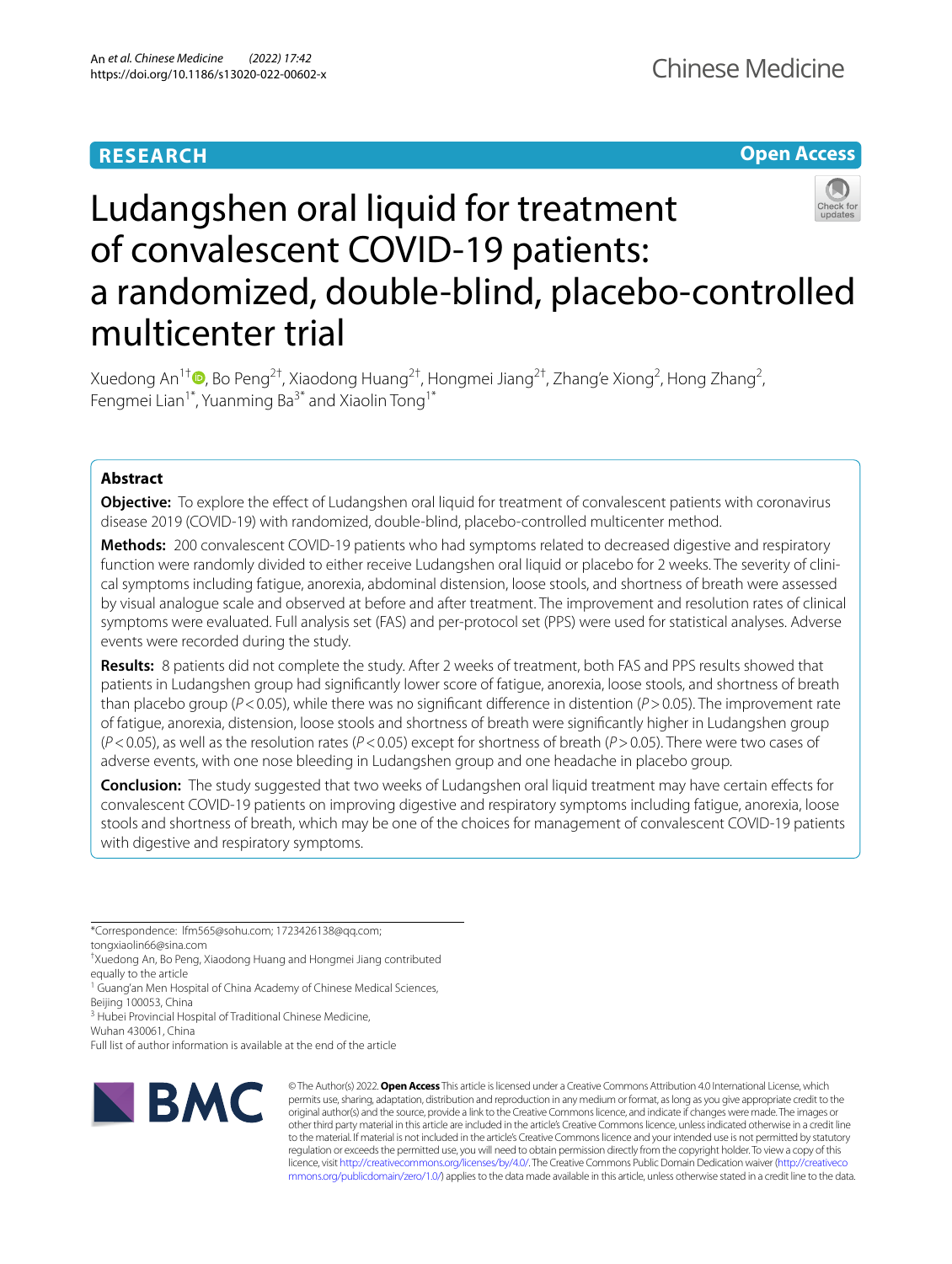**Keywords:** Convalescent COVID-19, Ludangshen oral liquid, Traditional Chinese medicine, Digestive function, Randomized controlled trial

#### **Introduction**

The coronavirus disease 2019 (COVID-19) pandemic is still severe all around the world, with over 472 million cases and 6 million deaths cumulatively reported by World Health Organization till March 24, 2022 [\[1](#page-7-0)]. In China, traditional Chinese medicine (TCM) together with Western medicine has been highly recommended in prevention, and treatment of COVID-19 [\[2,](#page-7-1) [3](#page-7-2)]. TCM has played an important role in relieving symptoms of COVID-19 patients as well as delaying or reducing the progression from mild to severe condition [[4\]](#page-7-3). As a result, the epidemic has almost been controlled in China [[5\]](#page-7-4).

Till January 17, 2022, almost 123,169 COVID-19 patients have been cured and discharged from hospitals in China [\[6](#page-7-5)]. For convalescent patients, who had met the discharge criteria (absence of clinical symptoms and radiological abnormalities, as well as two consecutive negative test results of real time reverse transcriptasepolymerase chain reaction (RT-PCR)) [[2\]](#page-7-1), about 10% patients may still experience mild clinical discomforts such as cough and fatigue, especially those who were severe or critical cases [[4,](#page-7-3) [7](#page-7-6), [8\]](#page-7-7). As the number of patients who are discharged from hospitals or discontinued of quarantine has increased rapidly, the management of convalescent COVID-19 patients has gradually become a new urgency [[4\]](#page-7-3). In TCM theory, COVID-19 belongs to "cold-damp pestilence" category [\[9](#page-7-8)]. The pathogenic cold-damp together with epidemic pathogen frstly invaded the exterior and block the lung*-wei*; as the lung meridian originate from middle-*jiao*, the function of spleen and stomach were then affected  $[4, 10]$  $[4, 10]$  $[4, 10]$  $[4, 10]$ . Therefore, the patients during recovery period would mainly present clinical symptoms related to decreased digestive and respiratory function, such as fatigue, anorexia, diarrhea, loose stools, and shortness of breath, which should be highly managed [[4,](#page-7-3) [10\]](#page-7-9). TCM has been highly recognized for their remarkable efects in fghting infectious diseases. Acted as "preventive treatment of diseases", it has advantages in preventing disease recurrence after recovery [\[11\]](#page-7-10). TCM can provide comprehensive rehabilitation therapies including herbal medicine as well as non-pharmacological therapies (acupuncture, taichi) to improve clinical symptoms of COVID-19 patients during recovery period. In this study, we investigated the efect of Ludangshen oral liquid, a Chinese patent medicine, for treatment of digestive and respiratory symptoms in convalescent COVID-19 patients, in order to provide clinical evidence for the treatment of COVID-19.

# **Method**

# **Study design**

The study was designed as a multi-center randomized, placebo-controlled study in patients during recovery period of COVID-19 treated with Ludangshen oral liquid. The trial was registered with the China Clinical Trial Registration Center (No. ChiCTR200003291). The trial was approved by the Ethics Committee (No. KY2020- 050). The written informed consent was signed by all patients.

The diseases involved in this study have no previous relevant research data for reference, and none of the intervention measures have reference efficacy and effect values. Combined with the opinions of statistical experts, the subjects were randomly divided into the treatment group and the control group according to 1:1, and the sample size of each group is estimated to be 100 cases, with total of 200 cases.

### **Patients**

The convalescent COVID-19 patients with lung-spleen qi defciency syndrome in presence of digestive and respiratory symptoms, were enrolled from Hubei Provincial Hospital of Traditional Chinese Medicine, Ezhou Traditional Chinese Medicine Hospital, and Xiaogan Traditional Chinese Medicine Hospital.

The convalescent patients were defined as those who have met the criteria of medical isolation and discharge [[3\]](#page-7-2). The criteria was:  $(1)$  body temperature returned to normal for more than three days; (2) respiratory symptoms improved signifcantly; (3) lung imaging showed obvious absorption; (4) two consecutive negative test results of nucleic acid (the sampling interval was at least one day) [[2\]](#page-7-1).

The inclusion criteria were as follows:  $(1)$  meeting the criteria of medical isolation and discharge mentioned above; (2) meeting the criteria of lung-spleen qi defciency syndrome (Clinical manifestations: shortness of breath, fatigue, anorexia, nausea, fullness, loose stool, and uneasiness. The tongue is pale and greasy.); (3) at least two or three TCM symptoms including fatigue, anorexia, diarrhea, loose stools, shortness of breath, or a single symptom score greater than 4 points when measured by a visual analogue scale of 0–10 points; (4) discharged from hospital for two to four weeks; (5) aged 18 to 70 years; (6) provision of written informed consent.

The exclusion criteria were as follows:  $(1)$  presence of symptoms related to decreased digestive function caused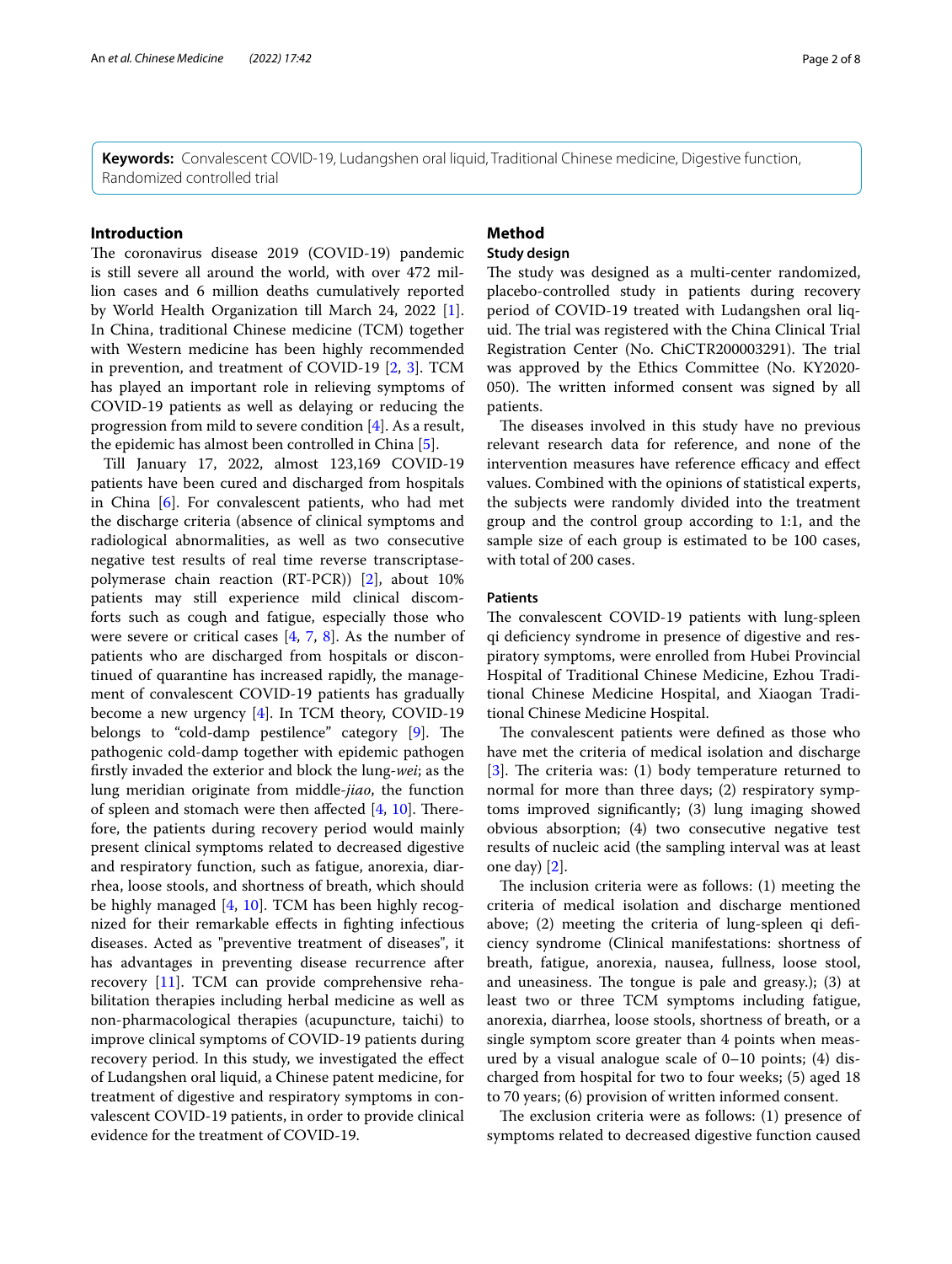by other reasons or other digestive system diseases; (2) having difficulty in oral medication due to underlying diseases or other reasons; (3) having severe basic diseases, such as uncontrolled heart, lung, kidney, digestive diseases, hematological diseases, neuropsychiatric diseases, immune diseases, metabolic diseases, malignant tumors, and severe malnutrition; (4) allergy to the examined treatments, or with allergic constitution; (5) women in pregnancy or lactation; (6) having mental diseases; (7) participating in other clinical trials.

#### **Treatment**

Patients in intervention group were treated with Ludangshen oral liquid (Shanxi Zhenglai Pharmaceutical Co., Ltd., Shanxi, China, production batch No. 2003305), 10 ml twice daily for 2 weeks. The composition of Ludangshen oral liquid is ludangshen. Patients in control group were treated with placebo of Ludangshen oral liquid (Shanxi Zhenglai Pharmaceutical Co., Ltd., Shanxi, China), 10 ml twice daily for 2 weeks. The Ludangshen oral liquid and placebo solution were indistinguishable regarding favor, taste, and appearance including color and packaging. Patients who have basic diseases were allowed to take corresponding treatments.

#### **Outcomes**

The changes in digestive and respiratory symptoms, including fatigue, anorexia, abdominal distension, loose stools and shortness of breath, were observed. The visual analogue scale (VAS) of 0 to 10 score was used to evaluate the severity of symptoms; "0" represents asymptomatic symptoms, while "10" represents the most severe symptoms. The higher the score, the more severe the symptoms. Based on the VAS score, the improvement and resolution rates of symptoms were assessed. Adverse events were recorded during the study period.

#### **Randomization and blinding**

Eligible patients were randomized (1:1) to receive either Ludangshen oral liquid or placebo. The randomization was performed using the clinical research central randomization system (online version). The doctors, patients, outcome investigators and statistics were blinded to the treatment assignments of patients, only if emergency happened.

#### **Statistical analysis**

Data were analyzed by SPSS 26.0 software. Continuous variables were presented as mean $\pm$ standard deviation (SD) if normally distributed, or as median with interquartile range (IQR) if not normally distributed. Categorical variables were presented as the number and percentage  $%$ ). The t-test was used to compare continuous data between groups if data were normally distributed, otherwise two independent sample rank sum test (Mann– Whitney U test) was used. The  $X^2$  test or Fisher's exact test was used to compare categorical data between groups. All statistical tests were two-sided, and a P value less than or equal to 0.05 was considered as statistically signifcant.

Two analysis sets including full analysis set (FAS) and per protocol set (PPS) were analyzed for efectiveness in this study. FAS was used to analyze the data of patients who went through randomization and received treatments; for missing data, last time measurement was carried forward and flled. PPS was used to analyze the data of patients who fully completed the study with good compliance.

## **Results**

#### **Baseline characteristics**

A total of 200 convalescent COVID-19 patients from three centers were enrolled and assessed for eligibility, with 100 patients in each group after randomization. Three patients dropped out of the study because of poor compliance, violation of the treatment protocol, or adverse events; four patients did not meet the inclusion criteria, one patient repeatedly recorded. Totally, 192 patients fully completed the study (Fig. [1](#page-3-0)).

The demographic and baseline characteristics were shown in Table [1.](#page-4-0) There was no significant difference in gender, age, smoking, drinking, drug allergy history, systolic blood pressure, diastolic blood pressure, resting heart rate, breathing, CT imaging, hospitalization length, discharge length, comorbidities and concomitant medication between groups  $(P>0.05)$ . The body mass index value was signifcantly lower in Ludangshen group than control group  $(P=0.021)$ .

#### **Comparison of symptom scores**

At week 1, fatigue score was signifcantly lower in Ludangshen group compared to that in placebo group (FAS: *P*<0.001; PPS: *P*<0.001). Ludangshen group had signifcantly lower symptom score in anorexia, distension, loose stools and shortness of breath compared to placebo group for FAS analysis, but the PPS analysis showed not signifcantly diference between groups (FAS: *P*<0.001, *P*=0.024, *P*=0.001, *P*=0.016; PPS: *P*=0.535, *P*=0.619, *P*=0.749, *P*=0.996) (Table [2\)](#page-5-0).

At week 2, patients in Ludangshen group had signifcantly lower score of fatigue, anorexia, loose stools, and shortness of breath (FAS: *P*<0.001, *P*<0.001*, P*=0.001, *P*<0.001; PPS: *P*<0.001, *P*<0.001, *P*=0.001, *P*<0.001). There was no significant difference in distension score between the two groups (FAS: *P*=0.987; PPS: *P*=0.341) (Table [2\)](#page-5-0).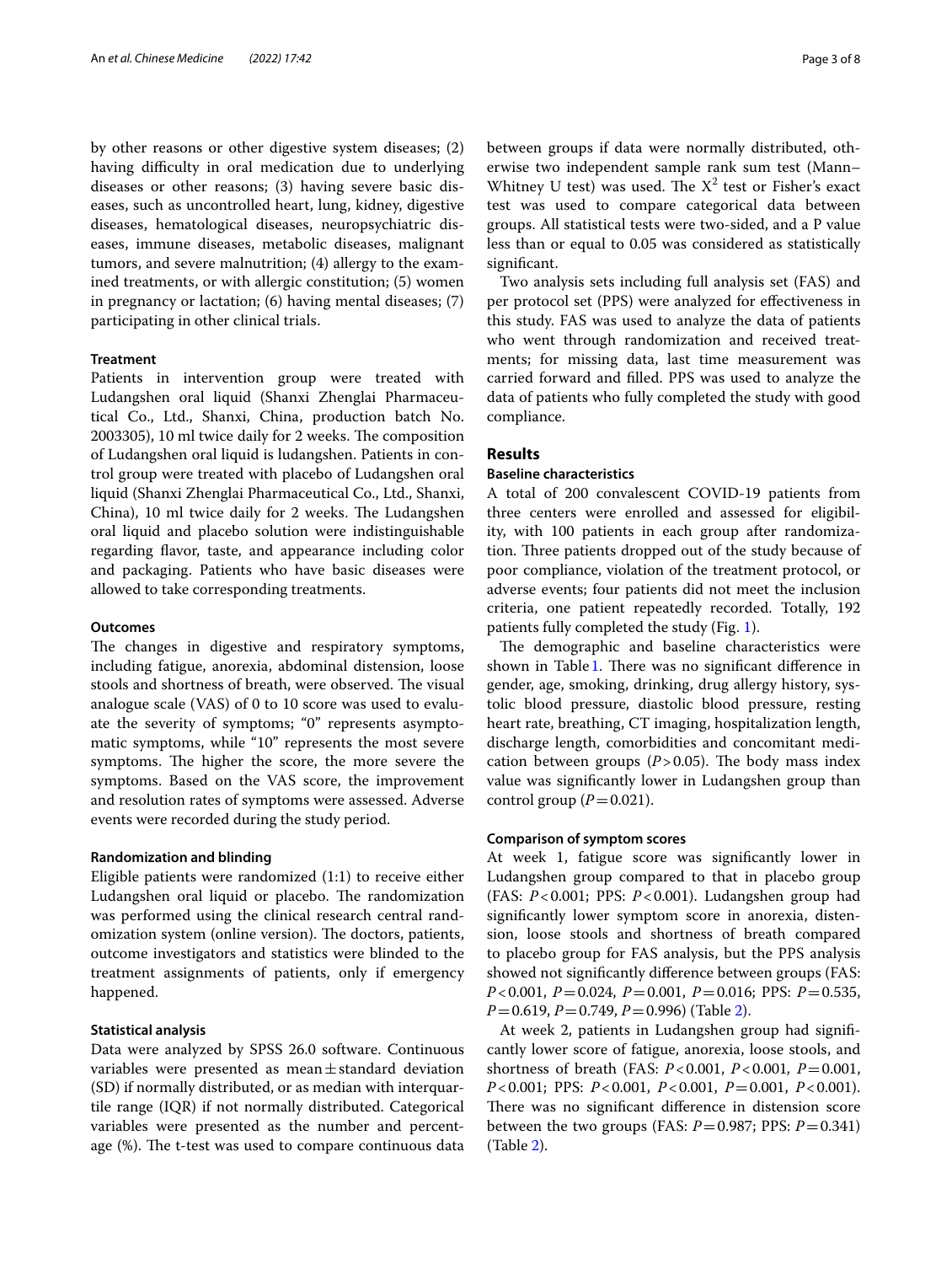

#### <span id="page-3-0"></span>**Comparison of symptom improvement rate**

At week 1, the improvement rates of fatigue and anorexia were signifcantly higher in Ludangshen group than placebo group (FAS: *P*=0.002, *P*<0.001; PPS: *P*=0.003, *P*<0.001). Patients in Ludangshen group also had obviously higher improvement rate in distension and loose stools by FAS analysis, but the diferences were not signifcant by PPS analysis (FAS: *P*=0.036, *P*=0.039; PPS:  $P=0.059$ ,  $P=0.062$ ). For shortness of breath, there was no signifcant diference between groups (FAS: *P*=0.23; PPS: *P*=0.312). (Table [3\)](#page-5-1).

At week 2, the improvement rate of fatigue, anorexia, distension, loose stools, and shortness of breath were all signifcantly higher in Ludangshen group compared to placebo group (FAS: *P*<0.001, *P*=0.013, *P*=0.007, *P*<0.001, *P*<0.001; PPS: *P*<0.001, *P*<0.001, *P*=0.01, *P*=0.005, *P*=0.001). (Table [3\)](#page-5-1).

#### **Comparison of symptom disappearance rate**

At week 1, the symptom disappearance rate of fatigue and anorexia were signifcantly higher in Ludangshen group than placebo group (FAS:  $P=0.027$ ,  $P=0.036$ ; PPS: *P*=0.026, *P*<0.001). For distension, loose stools, and shortness of breath, there were no statistically signifcant diference in symptom disappearance rate between groups (FAS: *P*=0.194, *P*=0.07, *P*=1; PPS: *P*=0.197,  $P=0.058, P=1$ ) (Table [4\)](#page-6-0).

At week 2, the symptom disappearance rate of fatigue, anorexia, distension and loose stools were signifcantly higher in Ludangshen group than placebo group (FAS: *P*<0.001, *P*<0.001, *P*=0.005, *P*=0.005; PPS: *P*<0.001, *P*<0.001, *P*=0.002, *P*=0.002). There was no statistically signifcant diference in symptom disappearance rate of shortness of breath between groups (FAS:  $P=0.11$ ; PPS:  $P = 0.11$ ) (Table [4\)](#page-6-0).

#### **Safety evaluation**

The adverse events were recorded during the study. There were two cases of adverse events. One case in Ludangshen group had nose bleeding, and one case in placebo group had headache. The rate of adverse events was 1% in both groups  $(P>0.05)$ . There were no significant diferences in systolic blood pressure, diastolic blood pressure and resting heart rate at the end of treatment between Ludangshen and placebo group (*P*>0.05).

#### **Discussion**

In this study, Ludangshen oral liquid could signifcantly improve certain symptoms related to decreased digestive and respiratory functions. The FAS results showed that symptoms including fatigue, anorexia, loose stools and shortness of breath were improved after treatment of Ludangshen oral liquid compared to placebo at week 1 and week 2. The results were consistent with PPS analysis at week 2. However, for results at week 1, there was diference between FAS analysis and PPS analysis. In PPS analysis, only fatigue was shown to be signifcantly improved. It seems that week 2 result was more stable, and that compared to 1-week treatment of Ludangshen oral liquid, 2 weeks treatment indicated better effect. In terms of symptom improvement rate and is appearance rate at week 2, the results from FAS analysis and PPS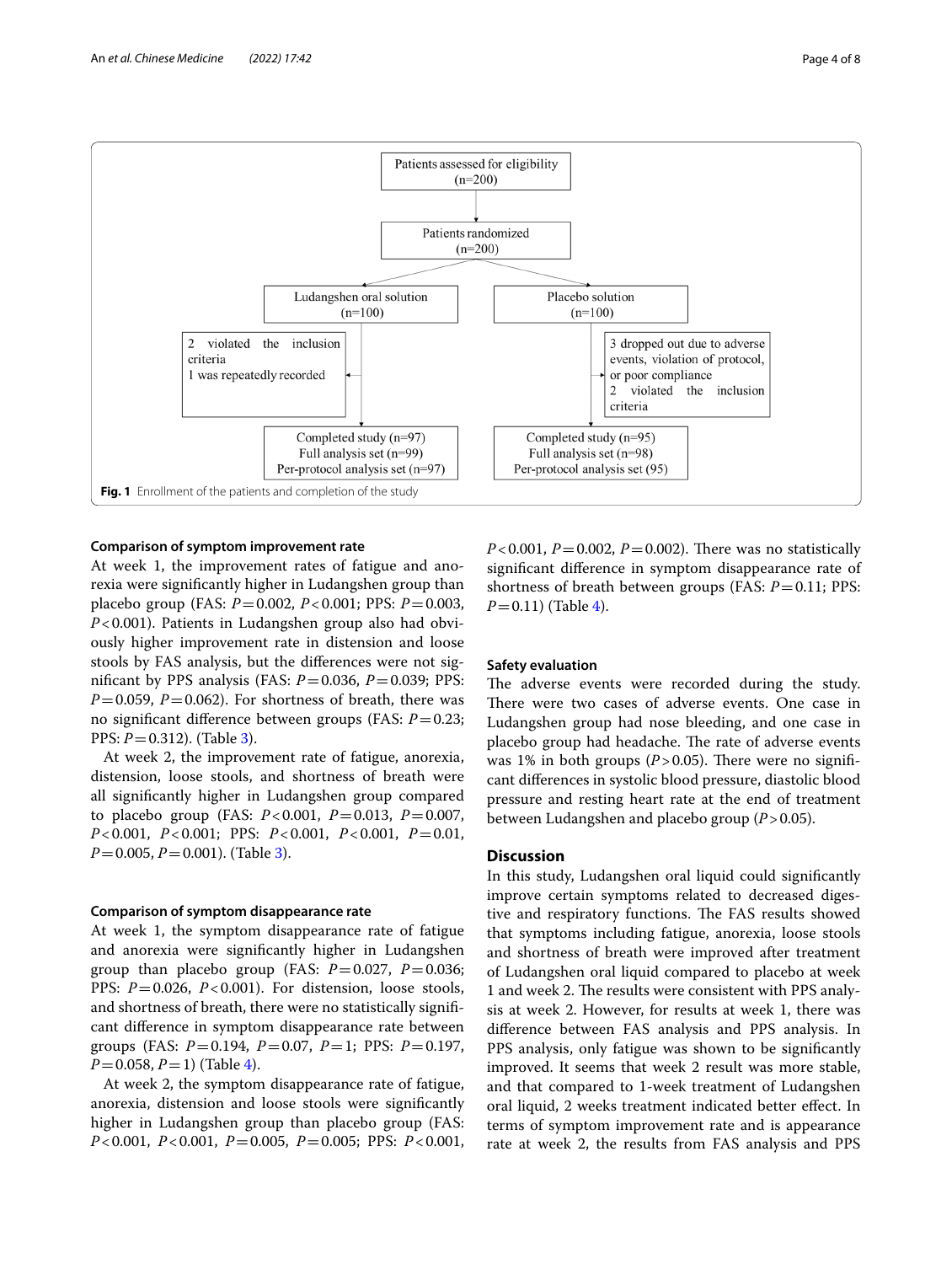| <b>Characteristics</b>               | Ludangshen (n $=$ 99) | Placebo ( $n = 98$ ) | $t/\chi$ 2/Z | P value  |
|--------------------------------------|-----------------------|----------------------|--------------|----------|
| Male (n, %)                          | 28 (28.3)             | 33 (33.7)            | 0.747        | 0.387    |
| Age (n, %)                           |                       |                      | $-0.191$     | 0.848    |
| $\leq 30$                            | 9(9.1)                | 5(5.1)               |              |          |
| $31 - 40$                            | 16(16.2)              | 23(23.5)             |              |          |
| $41 - 50$                            | 23 (23.2)             | 21(21.4)             |              |          |
| $51 - 60$                            | 25(25.3)              | 18 (18.4)            |              |          |
| $\geq 61$                            | 26 (26.3)             | 31 (31.6)            |              |          |
| $BMI$ (Mean $\pm$ SD)                | $22.7 \pm 2.86$       | $23.7 \pm 2.97$      | $-2.236$     | 0.021    |
| Smoking (n, %)                       | 5(5.0)                | 9(9.2)               | 1.138        | 0.251    |
| Drinking (n, %)                      | 4(4.0)                | 9(9.2)               | 2.168        | 0.141    |
| Temperature (Median, IQR)            | 36.5 (36.3-36.5)      | 36.5 (36.3-36.5)     | $-0.048$     | 0.962    |
| $SBP$ (Mean $\pm SD$ )               | $123.4 \pm 11.2$      | $124.2 \pm 11.7$     | $-0.512$     | 0.609    |
| DBP (Median, IQR)                    | 79 (73-81)            | 76 (70-80.25)        | $-0.799$     | 0.424    |
| Breathing (Median, IQR)              | $18(18-19)$           | $18(18-19)$          | $-0.434$     | 0.664    |
| Resting heart rate (Median, IQR)     | $80(75 - 86)$         | 79.5 (75-86)         | $-0.498$     | 0.625    |
| Clinical classification (n, %)       |                       |                      | $-0.296$     | 0.767    |
| Mild cases                           | 10(10.1)              | 7(7.1)               |              |          |
| Moderate cases                       | 77 (77.8)             | 80 (81.6)            |              |          |
| Severe cases                         | 11(11.1)              | 11(11.2)             |              |          |
| Critical cases                       | 1(1.0)                | 0(0.0)               |              |          |
| CT imaging (n, %)                    |                       |                      | 0.359        | 0.549    |
| Normal                               | 19 (19.2)             | 22(22.5)             |              |          |
| Abnormal                             | 80 (80.8)             | 76 (77.6)            |              |          |
| Blood routine (n, %)                 |                       |                      | 1.221        | 0.269    |
| Normal                               | 99 (100.0)            | 94 (95.9)            |              |          |
| Abnormal                             | 0(0.0)                | 1(1.0)               |              |          |
| Allergy history (n, %)               | 16(16.3)              | 14(14.3)             | 0.133        | 0.737    |
| Comorbidities (n, %)                 | 25(25.3)              | 27(27.6)             | 0.166        | 0.683    |
| Initial symptoms (n, %)              |                       |                      |              |          |
| Fatigue                              | 94 (94.9)             | 90 (91.8)            |              |          |
| Anorexia                             | 68 (68.7)             | 70 (71.4)            |              |          |
| Distention                           | 43 (43.4)             | 34 (34.7)            |              |          |
| Loose stools                         | 48 (48.5)             | 52 (53.1)            |              |          |
| Shortness of breath                  | 50 (50.5)             | 50 (51.0)            |              | $\equiv$ |
| Concomitant medication (n, %)        | 13(13.1)              | 15(15.3)             | 0.217        | 0.641    |
| Hospitalization length (Median, IQR) | $19(11-28)$           | 18 (10.75 - 26.5)    | $-0.23$      | 0.818    |
| Discharge length (Median, IQR)       | 71 (59-81)            | 69.5 (50-80)         | $-0.61$      | 0.542    |

<span id="page-4-0"></span>**Table 1** Demographic and baseline characteristics of patients between Ludangshen and placebo group

*BMI* body mass index, *SD* standard derivation, *IQR* interquartile range, *SBP* systolic blood pressure, *DBP* diastolic blood pressure

analysis were consistent. Improvement rate of fatigue, anorexia, abdominal distension, loose stools and shortness of breath in COVID-19 patients were all signifcantly increased after treated by Ludangshen oral liquid. In addition, symptom disappearance rate of fatigue, anorexia, abdominal distention and loose stools were also signifcantly increased.

The main component of Ludangshen oral liquid is Dangshen (*Radix Codonopsis*), which is the dried root of Campanulaceae plants. As recorded in *Pharmacopoeia*  *of people's Republic of China,* Dangshen is sweet and neutral, and can supplement the center to boost qi, and fortify the spleen to boost the lung; therefore, it is often used when there is spleen-lung qi defciency, shortness of breath, palpitations, loss of appetite, loose stools, cough with empty breath, and wasting-thirst with internal heat. Besides, the *Toroughly Revised Materia Medica* and *Orthodox Interpretation of the Materia Medica* of Qing Dynasty also clearly stated the function of Dangshen in regulating digestive symptoms and improving lung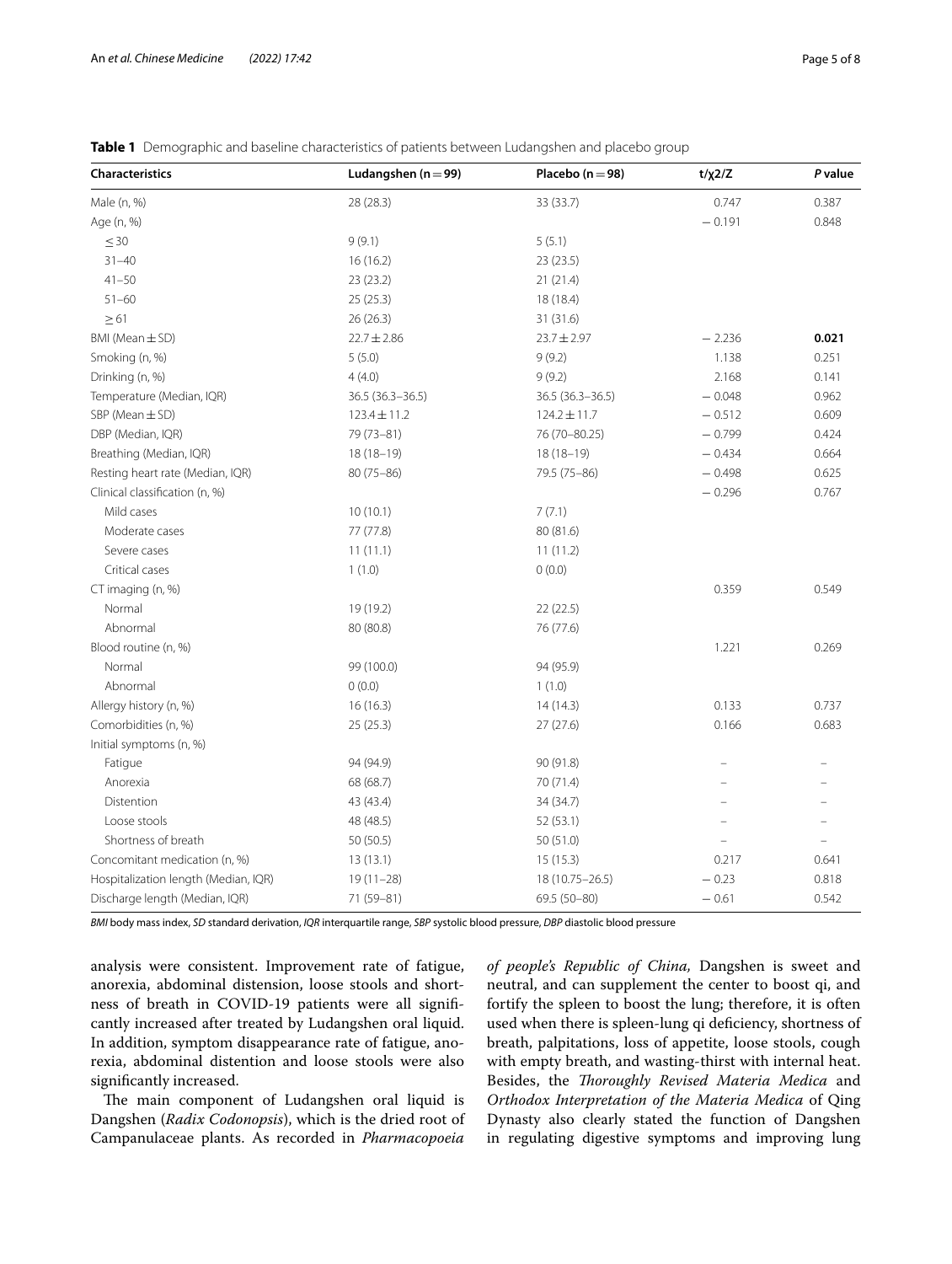| <b>Variables</b>        | <b>FAS analysis</b> |                 |         | <b>PPS analysis</b> |                 |         |  |
|-------------------------|---------------------|-----------------|---------|---------------------|-----------------|---------|--|
|                         | Ludangshen          | Placebo         | P value | Ludangshen          | Placebo         | P value |  |
| Fatigue (n)             | 94                  | 90              |         | 92                  | 92              |         |  |
| Week 1                  | $2.88 \pm 1.44$     | $3.64 \pm 1.43$ | < 0.001 | $2.87 \pm 1.45$     | $3.51 \pm 1.55$ | < 0.001 |  |
| Week 2                  | $1.31 \pm 1.42$     | $3.21 \pm 1.85$ | < 0.001 | $1.35 \pm 1.46$     | $3.11 \pm 1.92$ | < 0.001 |  |
| Anorexia (n)            | 68                  | 70              |         | 67                  | 68              |         |  |
| Week 1                  | $1.66 \pm 1.17$     | $2.61 \pm 1.53$ | < 0.001 | $1.66 \pm 1.74$     | $2.62 \pm 1.55$ | 0.535   |  |
| Week 2                  | $0.78 \pm 1.22$     | $2.09 \pm 1.74$ | < 0.001 | $0.78 \pm 1.23$     | $2.09 \pm 1.76$ | < 0.001 |  |
| Distention (n)          | 43                  | 34              |         | 42                  | 43              |         |  |
| Week 1                  | $2.02 \pm 1.88$     | $2.32 \pm 2.10$ | 0.024   | $2.00 \pm 1.90$     | $2.27 \pm 2.11$ | 0.619   |  |
| Week 2                  | $0.74 \pm 1.62$     | $1.53 \pm 1.89$ | 0.987   | $0.74 \pm 1.64$     | $1.58 \pm 1.90$ | 0.341   |  |
| Loose stools (n)        | 48                  | 52              |         | 48                  | 50              |         |  |
| Week 1                  | $2.02 \pm 1.77$     | $2.65 \pm 1.94$ | 0.001   | $2.02 \pm 1.77$     | $2.70 \pm 1.96$ | 0.749   |  |
| Week 2                  | $1.04 \pm 1.91$     | $2.12 \pm 2.37$ | 0.001   | $1.04 \pm 1.91$     | $2.20 \pm 2.37$ | 0.001   |  |
| Shortness of breath (n) | 50                  | 50              |         | 49                  | 49              |         |  |
| Week 1                  | $3.40 \pm 1.36$     | $4.02 \pm 1.65$ | 0.016   | $3.43 \pm 1.35$     | $4.02 \pm 1.66$ | 0.996   |  |
| Week 2                  | $1.76 \pm 1.38$     | $3.26 \pm 2.07$ | < 0.001 | $1.78 \pm 1.396$    | $3.27 \pm 2.09$ | < 0.001 |  |

<span id="page-5-0"></span>**Table 2** Comparison of symptom scores between Ludangshen and placebo group

*FAS* full analysis set, *PPS* per protocol set

<span id="page-5-1"></span>**Table 3** Comparison of clinical symptom improvement rate between Ludangshen and placebo group

| <b>Variables</b>        | <b>FAS analysis</b> |           | <b>PPS analysis</b> |            |           |         |
|-------------------------|---------------------|-----------|---------------------|------------|-----------|---------|
|                         | Ludangshen          | Placebo   | P value             | Ludangshen | Placebo   | P value |
| Fatigue (n)             | 94                  | 90        |                     | 92         | 89        |         |
| Week 1                  | 52 (55.3)           | 29 (32.2) | 0.002               | 50 (54.3)  | 29 (32.6) | 0.003   |
| Week 2                  | 81 (86.2)           | 38 (42.2) | < 0.001             | 78 (84.8)  | 37(41.6)  | < 0.001 |
| Anorexia (n)            | 68                  | 70        |                     | 67         | 68        |         |
| Week 1                  | 49 (72.1)           | 25(35.7)  | < 0.001             | 48 (71.6)  | 25 (36.8) | < 0.001 |
| Week 2                  | 61 (89.7)           | 38 (54.3) | < 0.001             | 60 (89.6)  | 36 (52.9) | < 0.001 |
| Distension (n)          | 43                  | 34        |                     | 42         | 33        |         |
| Week 1                  | 28(65.1)            | 14(41.2)  | 0.036               | 27(64.3)   | 14(42.4)  | 0.059   |
| Week 2                  | 38 (88.4)           | 22(64.7)  | 0.013               | 38 (90.5)  | 21(63.6)  | 0.01    |
| Loose stools (n)        | 48                  | 52        |                     | 48         | 50        |         |
| Week 1                  | 32 (66.7)           | 24 (46.2) | 0.039               | 32(66.7)   | 24 (48.0) | 0.062   |
| Week 2                  | 41 (85.4)           | 32(61.5)  | 0.007               | 41 (85.4)  | 30(60.0)  | 0.005   |
| Shortness of breath (n) | 50                  | 50        |                     | 49         | 49        |         |
| Week 1                  | 27(54.0)            | 21(42.0)  | 0.23                | 26(53.1)   | 21(42.9)  | 0.312   |
| Week 2                  | 44 (88.0)           | 28 (56.0) | < 0.001             | 43 (87.8)  | 28 (57.1) | 0.001   |

*FAS* full analysis set, *PPS* per protocol set

ventilation. Therefore, Ludangshen oral liquid can be used for convalescent COVID-19 patients who were of lung and spleen qi deficiency [[4\]](#page-7-3).

Previous laboratory studies have showed that Dangshen could adjust gastrointestinal motility, promote digestion and absorption, protect gastric mucosa, and have anti-ulcer function [\[12–](#page-7-11)[14\]](#page-7-12). It was also found that Dangshen can improve resistance ability, and have anti-fatigue and anti-anoxia function [\[15](#page-7-13), [16](#page-7-14)]. A

systematic review of Dangshen indicated that Dangshen formulate can improve lung function and quality of life of patients with chronic obstructive pulmonary disease [[17\]](#page-7-15). Besides, Ludangshen oral liquid can help enhance the immune activity [\[18](#page-7-16), [19\]](#page-7-17). All these studies proved that Ludangshen oral liquid and its major components can help improve digestive and respiratory function and relieve related symptoms. Previous studies about recovery of COVID-19 patients more focused on description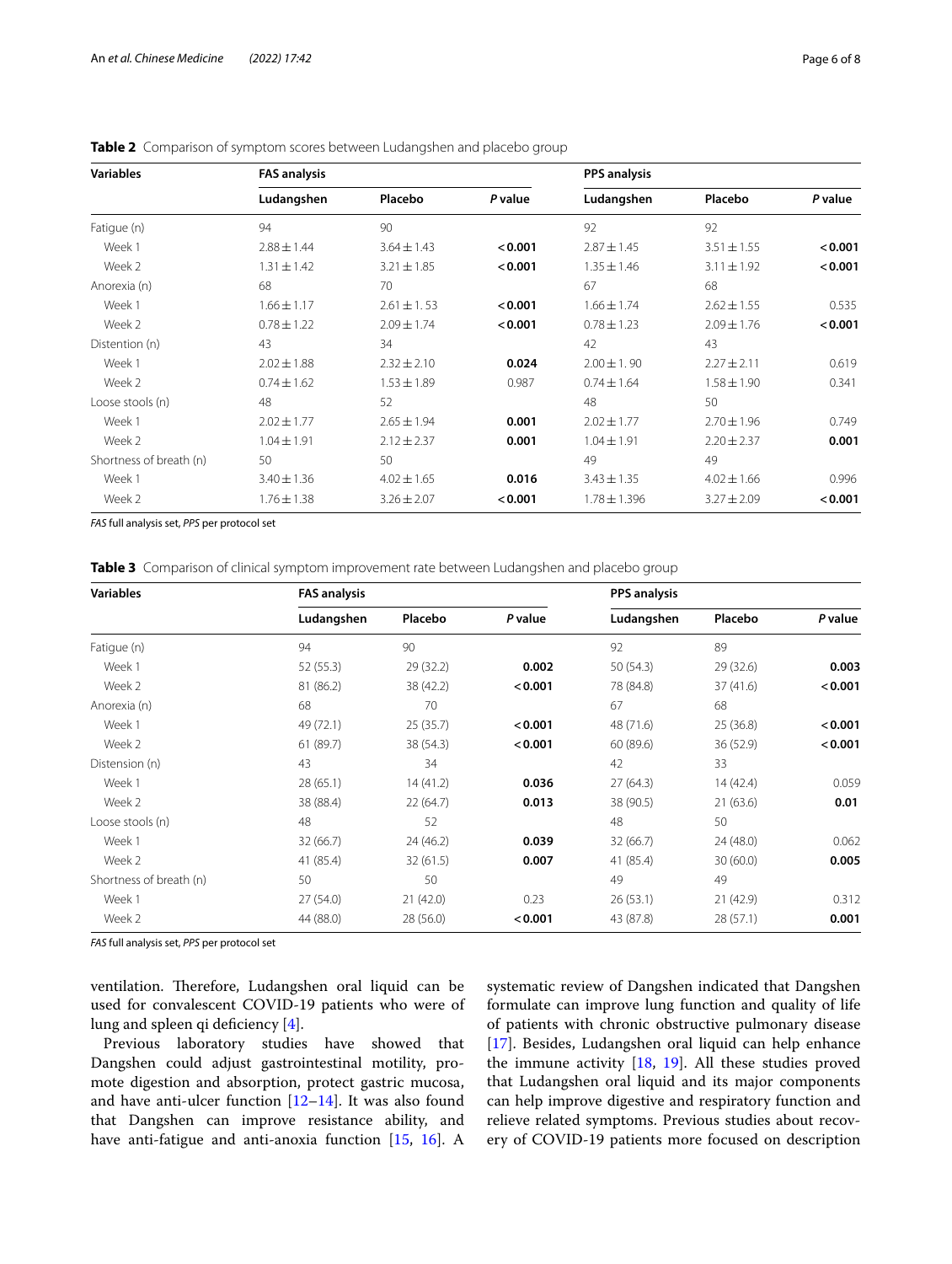<span id="page-6-0"></span>

|  |  |  | Table 4 Comparison of clinical symptom disappearance rate between Ludangshen and placebo group |  |
|--|--|--|------------------------------------------------------------------------------------------------|--|
|  |  |  |                                                                                                |  |

| <b>Variables</b>        | <b>FAS analysis</b> |          |         | <b>PPS analysis</b> |          |         |
|-------------------------|---------------------|----------|---------|---------------------|----------|---------|
|                         | Ludangshen          | Placebo  | P value | Ludangshen          | Placebo  | P value |
| Fatigue (n)             | 94                  | 90       |         | 92                  | 89       |         |
| Week 1                  | 5(5.3)              | 0(0.0)   | 0.027   | 5(5.4)              | 0(0.0)   | 0.026   |
| Week 2                  | 35(5.3)             | 8(8.9)   | < 0.001 | 34 (36.7)           | 8(9.0)   | < 0.001 |
| Anorexia (n)            | 68                  | 70       |         | 67                  | 68       |         |
| Week 1                  | 10(14.7)            | 3(4.3)   | 0.036   | 10(14.9)            | 3(4.4)   | 0.038   |
| Week 2                  | 39 (57.4)           | 15(21.4) | < 0.001 | 39 (58.2)           | 14(20.6) | < 0.001 |
| Distention (n)          | 43                  | 34       |         | 42                  | 33       |         |
| Week 1                  | 10(23.3)            | 4(11.8)  | 0.194   | 10(23.8)            | 4(12.1)  | 0.197   |
| Week 2                  | 29 (67.4)           | 12(35.3) | 0.005   | 29 (69.1)           | 11(33.3) | 0.002   |
| Loose stools (n)        | 48                  | 52       |         | 48                  | 50       |         |
| Week 1                  | 11(22.9)            | 5(9.6)   | 0.07    | 11(22.9)            | 5(10.0)  | 0.058   |
| Week 2                  | 32 (66.7)           | 20(38.5) | 0.005   | 32 (66.7)           | 18(36.0) | 0.002   |
| Shortness of breath (n) | 50                  | 50       |         | 49                  | 49       |         |
| Week 1                  | 0(0.0)              | 0(0.0)   | 1.000   | 0(0.0)              | 0(0.0)   | 1.000   |
| Week 2                  | 8(16.0)             | 3(6.0)   | 0.110   | 8(16.3)             | 3(6.1)   | 0.110   |

*FAS* full analysis set, *PPS* per protocol set

of basic characteristics and re-test RT-PCR positive risk, but very few could provide treatment information of COVID-19 during recovery period [[6,](#page-7-5) [20](#page-7-18)[–22\]](#page-7-19).

This study with advantages used a randomized placebocontrolled design to explore the efects of Ludangshen oral liquid in convalescent COVID-19 patients, which is considered as one of the most powerful tools for interventional study [[23\]](#page-7-20). During data analyses, we performed sensitivity analysis to test the robustness of the results by comparing FAS and PPS results. And there are few studies explore the efects of Chinese medicine in convalescent COVID-19 patients with symptoms related to decreased digestive and respiratory function.

The study had some limitations. The present study only included patients of Wuhan city, and therefore the conclusion may only be relevant to Chinese people. A larger sample size and longer follow-up for further verifcation is required.

In conclusion, the study suggested that two weeks of Ludangshen oral liquid may have certain efects on improving digestive and respiratory symptoms including fatigue, anorexia, loose stools and shortness of breath, and Ludangshen oral liquid can be one of the choices for management of convalescent COVID-19 patients.

#### **Conclusion**

The study suggested that two weeks of Ludangshen oral liquid treatment may have certain efects for convalescent COVID-19 patients on improving digestive and

respiratory symptoms including fatigue, anorexia, loose stools and shortness of breath, which may be one of the choices for management of convalescent COVID-19 patients with digestive and respiratory symptoms.

#### **Abbreviations**

COVID-19: Coronavirus disease 2019; FAS: Full analysis set; PPS: Per-protocol set; TCM: Traditional Chinese medicine; RT-PCR: Reverse transcriptase-polymerase chain reaction; VAS: Visual analogue scale; SD: Standard deviation; IQR: Interquartile range.

#### **Acknowledgements**

Not applicable.

#### **Author contributions**

FL, YB and XT designed the protocols; BP, XH, HJ, ZX and HZ were responsible for patient enrollment and follow-up, and XA and BP were responsible for data organization, chart production, and article drafting. All authors read and approved the fnal manuscript.

#### **Funding**

This study was supported by the This work was supported by the National Key R&D Program (2020YFC0845000) and the State Administration of Traditional Chinese Medicine Special Project of Chinese Medicine Emergency Response to New Coronavirus Pneumonia (2020ZYLCYJ04-1).

#### **Availability of data and materials**

Not applicable.

#### **Declarations**

#### **Ethics approval and consent to participate**

This clinical trial was approved by the Ethics Committee of Wuhan Third Hospital (No. KY2020-050).

#### **Consent for publication**

Not applicable.